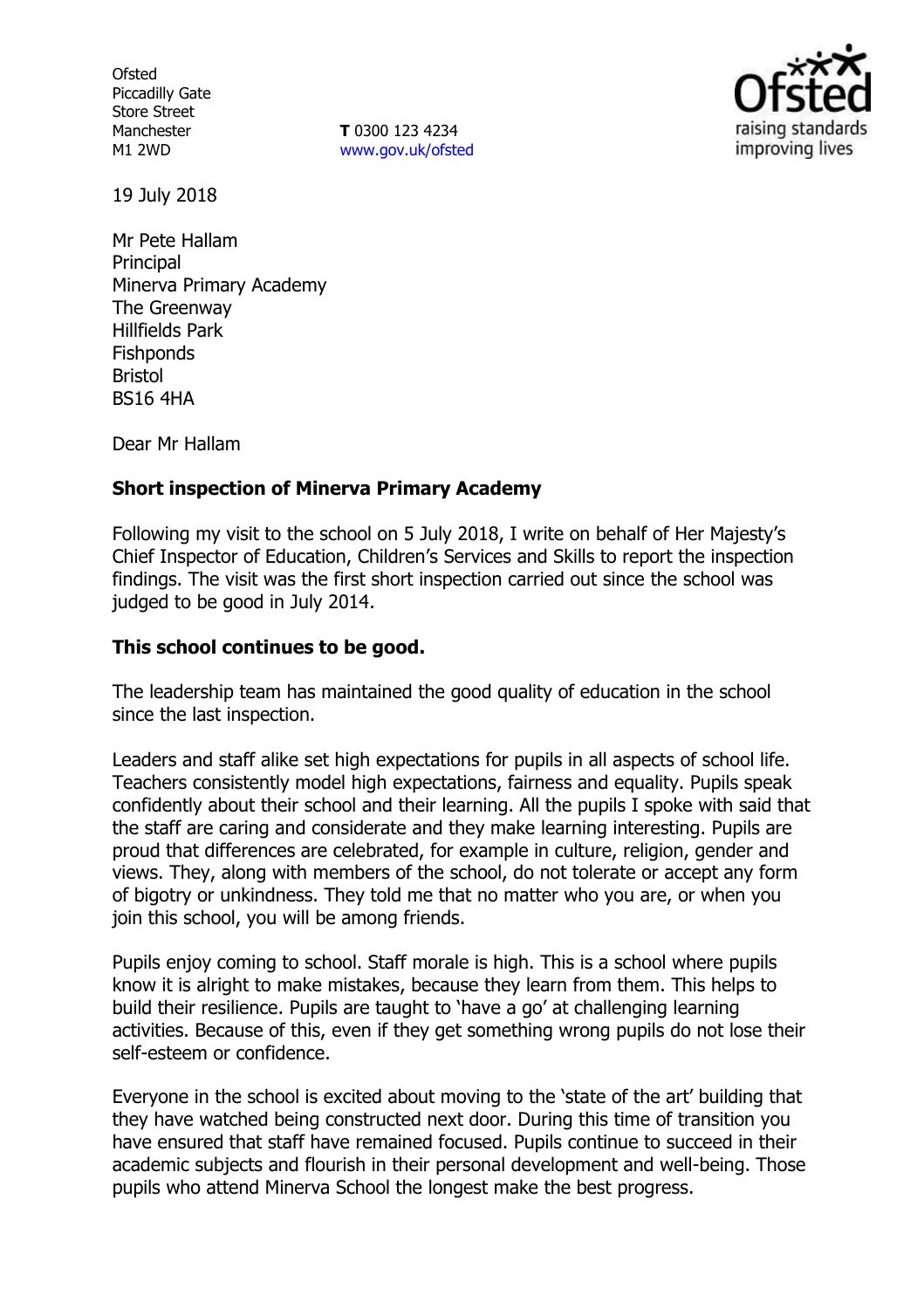

At the previous inspection, you were asked to improve the consistency of teaching of mathematics and for pupils to be given opportunities to respond to teachers' marking and feedback. Senior leaders are successfully improving these areas of the school's work.

You and your staff are aspirational in wanting an even more stimulating and enriching curriculum. You have rightly now prioritised developing the middle leadership of the creative subject areas to increase teachers' and teaching assistants' confidence and expertise.

# **Safeguarding is effective.**

The leadership team, along with the strong governing body, has ensured that safeguarding arrangements are fit for purpose. Checks on staff and volunteers meet statutory requirements, and training for leaders and staff is up to date. When pupils leave the school mid-year, or fail to attend, you ensure that they are not missing their education. You inform the correct agencies in a timely manner and are kept up to date with the whereabouts of the pupil.

There is a strong culture of protecting pupils and supporting families in the school. Staff know when to report and refer concerns. You and the staff provide strong care and support for pupils and their families. Along with other school staff, the family support worker provides strong support for families in times of crisis or individual need. Leaders take constructive action to ensure that pupils get the help that they need. As a result, pupils feel safe, and are kept safe.

Pupils told me that there is no bullying at the school. Pupils are confident that if someone was being bullied, an adult would stop it. They really appreciate the named trusted adults in the school, but feel confident in any member of staff to listen and to take care of them.

### **Inspection findings**

- $\blacksquare$  For the first line of enquiry, we agreed to look at what the school was doing to ensure the consistency in the teaching of mathematics and problem-solving. The school's agreed method of teaching mathematical problem-solving and reasoning is proving effective. It has helped pupils' understanding of more complex mathematical problems. More pupils can now work out different ways to solve problems and can explain their reasoning more clearly.
- The second aspect we looked at was the quality of pupils' writing, punctuation and grammar, particularly for those middle-attaining pupils. Overall, the quality of pupils' writing is a strength of the school. From low starting points, pupils' overall outcomes have been above the national average for the last two years by the time pupils leave Year 6. Leaders carefully check that teachers' assessments of what pupils know can do and understand are accurate. A strong focus on writing in all subjects means that pupils write with real purpose as well as for pleasure.
- Leaders identified that improvements were needed in ensuring that all pupils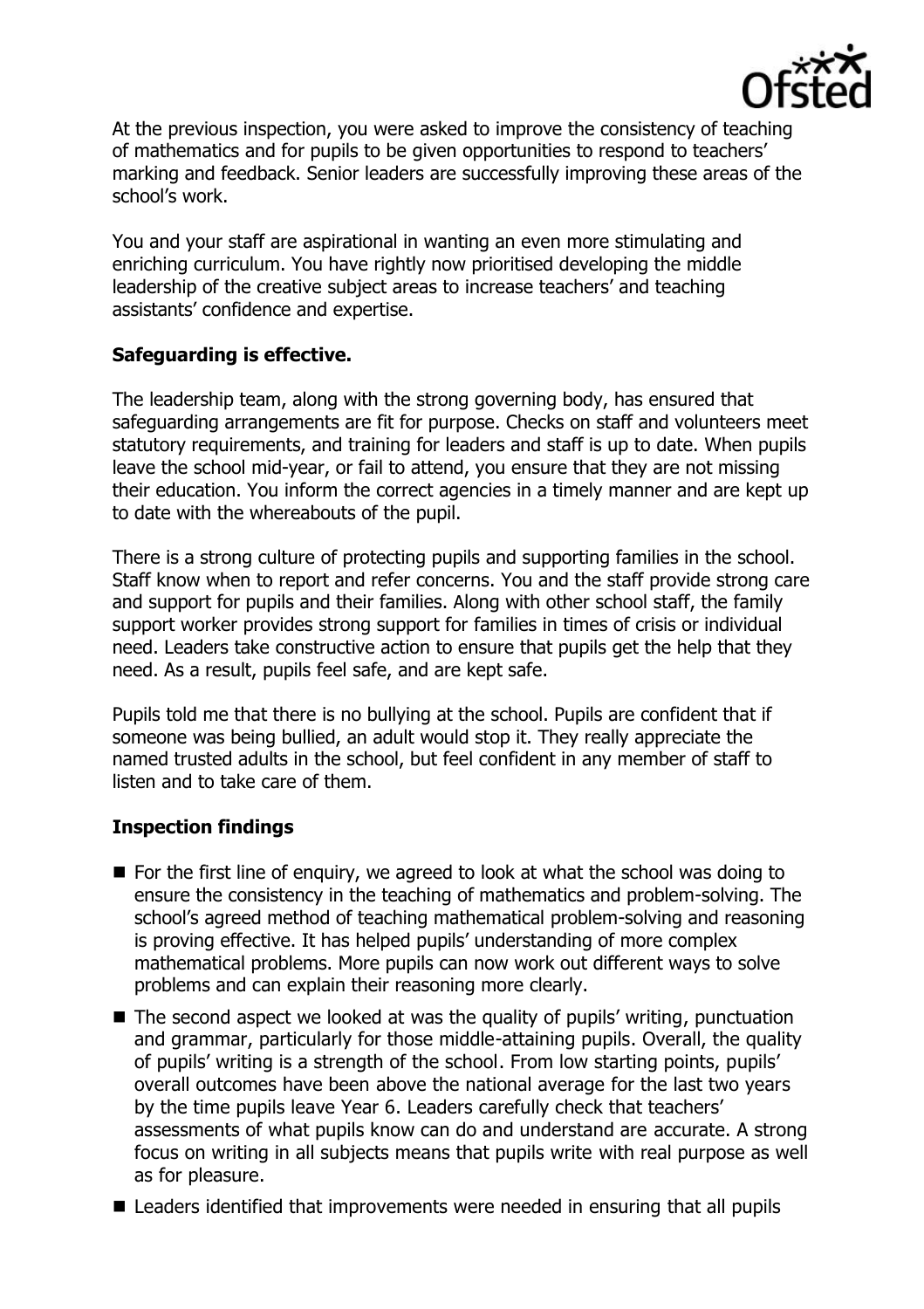

could spell, punctuate and use grammar correctly. As a result, these areas are now strong. Those pupils who did not meet the standard in the 'grammar, punctuation and spelling' test only missed it by one or two points. During my inspection visit we noticed that sometimes pupils were not sitting in a position to best develop their writing, in terms of letter formation and speed. Some pupils do not have an accurate pencil grip and teachers do not consistently correct this.

- The third line of enquiry concerned how effectively disadvantaged pupils, particularly those in key stage 1, are supported by the school through the pupil premium funding. You and the governing body spend the additional funds provided for disadvantaged pupils wisely. You make sure that each pupil in the school is treated as an individual. Extra academic and emotional support and guidance are provided when needed. Leaders make sure that any provision is quickly put into place and that it provides good value for money.
- Next, we reviewed how well phonics is taught in the early years foundation stage. We saw that it was being taught following the government guidelines of best practice. Those pupils who do not reach the expected standard in the phonics screening check at the end of Year 1 generally have additional needs such as communication and language, cognition and learning or social and emotional needs. Nevertheless, almost all reach the expected standard at the end of Year 2. This is due to the effective targeted support for individual pupils by the speech and language therapist. This support is further enhanced by class teachers, and classroom assistants who continue to develop pupils' understanding throughout the school day. They are able to do this through careful coordination that is underpinned by high-quality training and specialist inputs from speech and language therapists.
- Finally, we looked at pupils' attendance. Far more pupils join and leave the school mid-year than normally seen. This is due to the pupils' families moving outside of the school's catchment area, not because they want to leave the school. In the past, a few families did not understand the importance of regular school attendance. You employ a dedicated family worker who helps such families improve their children's attendance. Along with the education welfare officer and with leadership from the vice-principal, she has she has ensured that since the previous inspection, attendance has improved and persistent absence has decreased.

### **Next steps for the school**

Leaders and those responsible for governance should ensure that:

- $\blacksquare$  the school continues to focus on improving phonics outcomes to be above the national average by the end of Year 1
- middle leaders are able to drive improvements in their area of expertise.

I am copying this letter to the chair of the academy council, chair of the board of trustees, the chief executive officer of the multi-academy trust, the regional schools